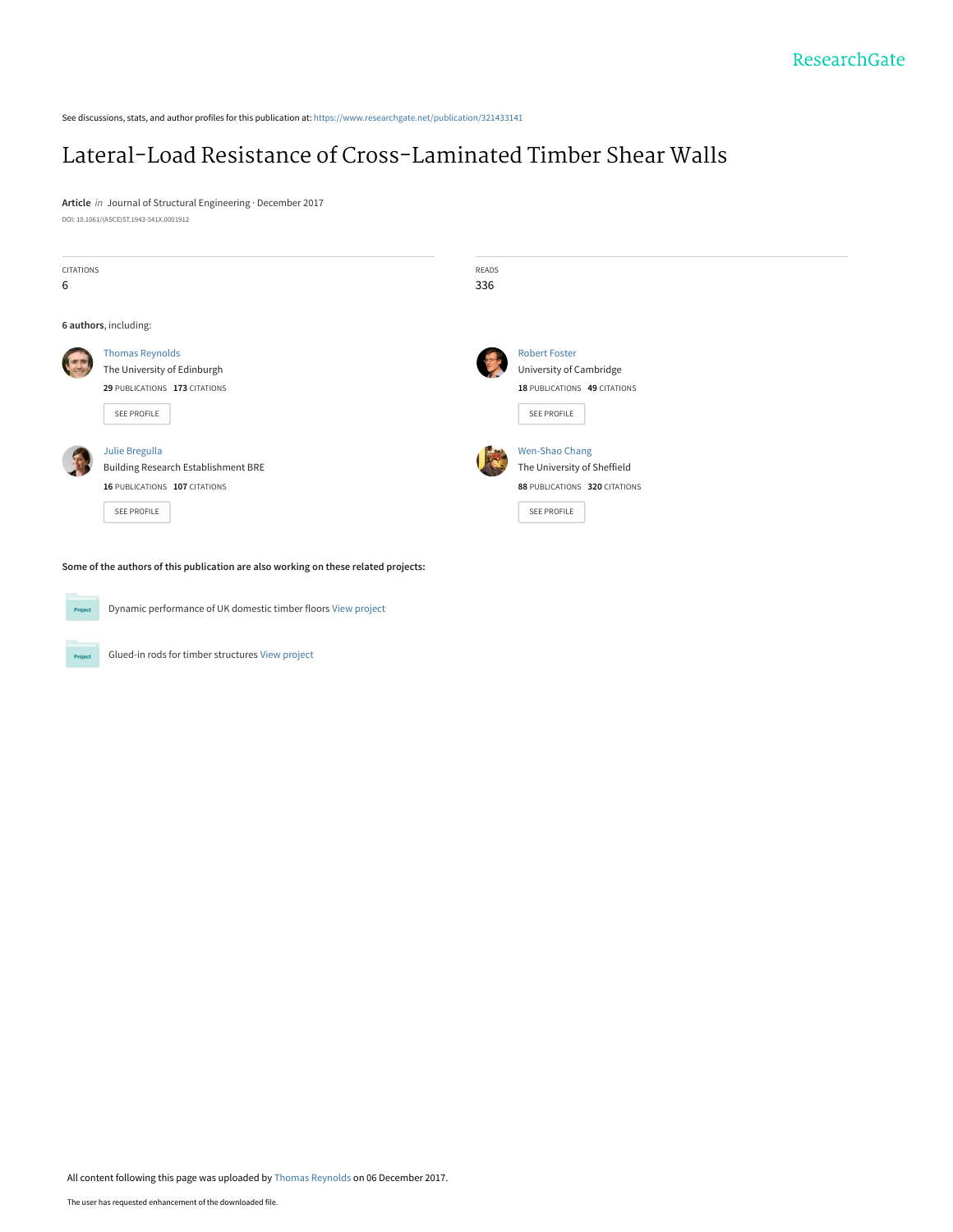## **LATERAL LOAD RESISTANCE OF CROSS-LAMINATED TIMBER SHEAR WALLS**

Thomas Reynolds Ph.D. C.Eng<sup>1</sup> Robert Foster Ph.D.<sup>2</sup> Julie Bregulla Ph.D. C.Eng <sup>3</sup> Wen-Shao Chang Ph.D.<sup>4</sup> Richard Harris C.Eng <sup>5</sup> Michael Ramage Ph.D. C.Eng <sup>6</sup>

## **This is the author's accepted version, the published version in the ASCE Journal of Structural Engineering is at http://dx.doi.org/10.1061/(ASCE)ST.1943-541X.0001912. Please cite as: J. Struct. Eng., 2017, 143(12): 06017006**

## **ABSTRACT**

Cross-laminated timber shear wall systems are used as a lateral load resisting system in multistory timber buildings. Walls at each level typically bear directly on the floor panels below and are connected by nailed steel brackets. Design guidance for lateral load resistance of such systems is not well established and design approaches vary among practitioners. Two cross-laminated two-story timber shear wall systems are tested under vertical and lateral load, along with pull-out tests on individual steel connectors. Comprehensive kinematic behavior is obtained from a combination of discrete transducers and continuous field displacements along the base of the walls, obtained by digital image correlation, giving a measure of the length of wall in contact with the floor below. Existing design approaches are evaluated. A new offset-yield criterion based on acceptable permanent deformations is proposed. A lower bound plastic distribution of stresses, reflecting yielding of all connectors in tension and cross-grain crushing of the floor panel, is found to most accurately reflect the observed behavior.

## **BACKGROUND**

Cross-laminated timber (CLT) is a panelised glued-laminated mass timber structural product, comprising sawn timber sections, laid-up in layers, with each layer at right angles to the adjacent layer. CLT floor and wall elements have consequently been used to form the principal vertical and lateral load resisting systems of multi-story buildings around the world. A number of benefits have been attributed to CLT in mid-rise construction including: low dust, low noise, light cranage, high tolerances, reduced onsite waste, reduced construction times, low number of person-hours on site

<sup>&</sup>lt;sup>1</sup>Chancellor's Fellow, School of Engineering, University of Edinburgh, Edinburgh EH9 3JL, UK Email: t.reynolds@ed.ac.uk

<sup>&</sup>lt;sup>2</sup>Senior Lecturer, School of Civil Engineering, The University of Queensland, Brisbane St Lucia, QLD 4072, Australia

<sup>&</sup>lt;sup>3</sup>Director, Building Technology Group, BRE, Bucknalls Lane, Watford WD25 9XX

<sup>4</sup>Lecturer, BRE Centre for Innovative Construction Materials, University of Bath, Claverton Down, Bath BA2 7AY

<sup>5</sup>Honorary Professor, BRE Centre for Innovative Construction Materials, University of Bath, Claverton Down, Bath BA2 7AY

<sup>6</sup>Senior Lecturer, University of Cambridge, Department of Architecture, 1 Scroope Terrace, Cambridge CB2 1PX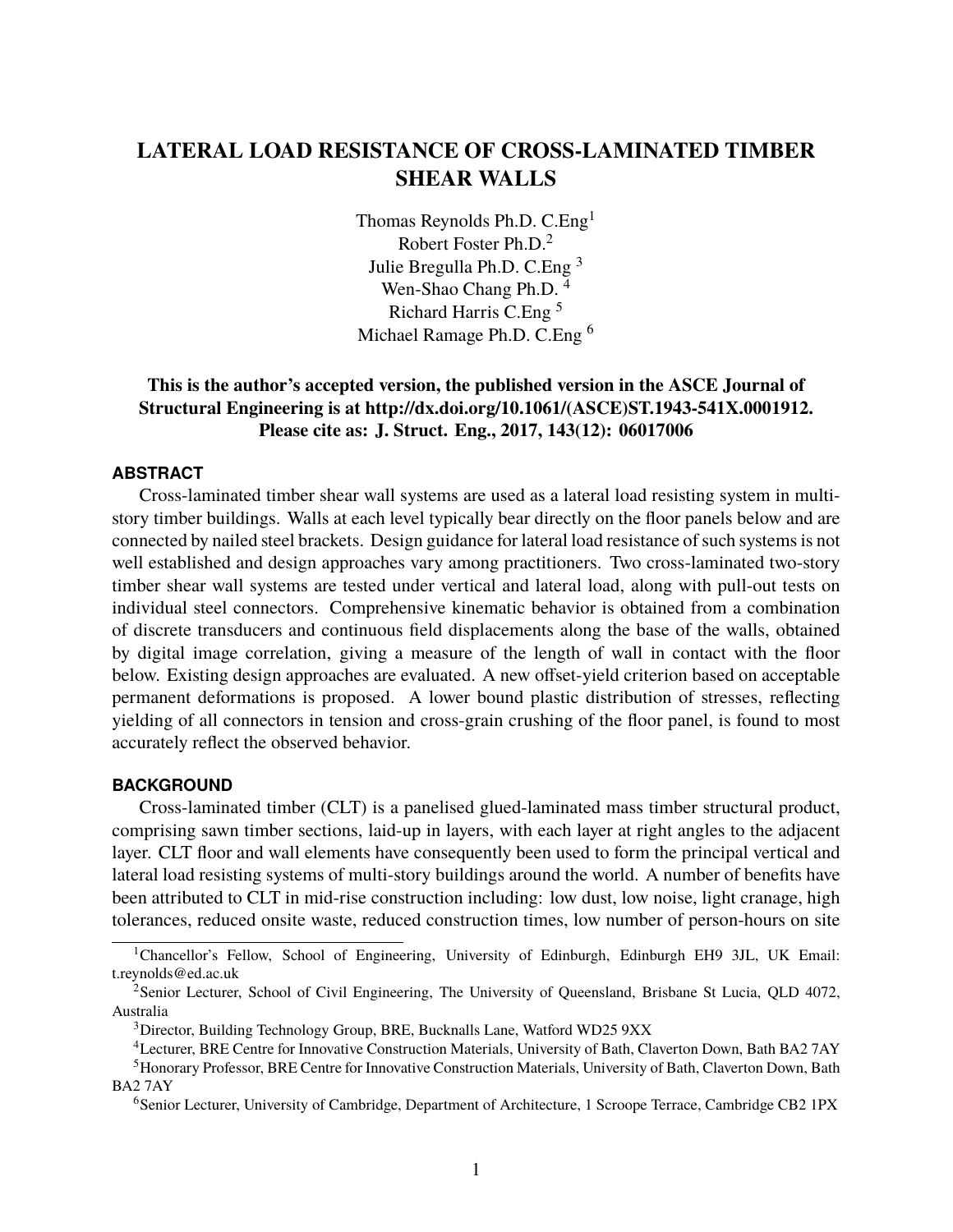and negative embodied carbon (if carbon sequestration of forests is taken into account) [\(Waugh](#page-10-0) [et al. 2009;](#page-10-0) [FII and BSLC 2014\)](#page-10-1).

A common CLT construction method that can offer considerable advantages for builders is that of platform construction, whereby the CLT floor slab bears directly on the CLT walls below. Each story then forms a stable working platform onto which the story above is built. Forces in the wall elements must therefore pass through the floor plate in the much weaker, less stiff, cross-grain direction.

## **Literature Review**

In CLT construction in non-seismic zones, evenly spaced angle brackets connect perpendicular panels at vertical intersections between walls and at horizontal wall-floor intersections. In seismic applications, taller hold-down brackets are provided at either end of the panel to resist uplift, while the shorter angle brackets are assumed purely to resist shear. This configuration of connectors is the subject of much experimental investigation into the lateral load resistance of single-storey CLT shear wall systems [\(Ceccotti et al. 2010;](#page-9-0) [Pei et al. 2012;](#page-10-2) [Schneider et al. 2012;](#page-10-3) [Pei et al. 2013;](#page-10-4) [Shen et al. 2013;](#page-10-5) [Flatscher et al. 2015;](#page-10-6) [Gavric et al. 2015;](#page-10-7) [Li and Lam 2015;](#page-10-8) [Popovski and Gavric](#page-10-9) [2016;](#page-10-9) [Tomasi and Smith 2015;](#page-10-10) [Casagrande et al. 2016\)](#page-9-1). Numerical models are proposed which replicate the hysteretic response of timber shear wall systems [\(Shen et al. 2013;](#page-10-5) [Li and Lam 2015;](#page-10-8) [Pozza et al. 2014\)](#page-10-11). These models assume that the movement of each panel comprises rotation about the corner and horizontal sliding, an approach which represents a simplification of earlier models used for sheathed timber-frame walls [\(Dolan and Foschi 1991;](#page-9-2) [Folz and Filiatrault 2001\)](#page-10-12), since the in-plane deformation of the CLT panel itself is taken to be sufficiently small to assume quasi-rigid behavior.

While the assumption of rotation around the corner of the panel is shown to give an accurate estimate of the measured push-over response [\(Pei et al. 2012;](#page-10-2) [Pei et al. 2013;](#page-10-4) [Shen et al. 2013;](#page-10-5) [Casagrande et al. 2016\)](#page-9-1), it is theoretically unconservative because it assumes that an infinite stress can be tolerated at the corner. In reality, the compressive force due to overturning must be transferred over a suitable bearing length at the compression end of the wall.

Practicing engineers from two companies active in CLT design described the methods they use to estimate lateral load resistance. One engineer noted that different models are adopted in different circumstances, with modified elastic-plastic methods being preferred in all but the most onerous design cases. Another noted that there has been a progression in recent years from predominantly elastic design, to elastic-plastic models influenced by observed behavior of panels. The additional need to verify the buckling capacity of the compressive end of the wall was highlighted by consultants at both firms. All engineers noted the lack of standardized guidance for the design of CLT shear walls. The Canadian Edition of the CLT Handbook SP528E [\(Gagnon](#page-10-13) [and Pirvu 2011\)](#page-10-13) observes candidly that, 'Not much information is available in the literature for CLT walls subjected to in-plane loading'. There is published guidance outside of standards in the US [\(Karakabeyli and Douglas 2013\)](#page-10-14) and the UK [\(TRADA 2009;](#page-10-15) [TRADA 2014\)](#page-10-16), as well as in the academic studies described above, and these have been used in choosing the design methods tested in this study.

In this study, novel lateral load tests were used to obtain a comprehensive measurement of the kinematics of a two-story CLT platform shear wall system subject to combined vertical and lateral load, with and without a vertical half lap joint and return wall. The objective was to compare a number of design methods based on force equilibrium at the base of the wall, and assess their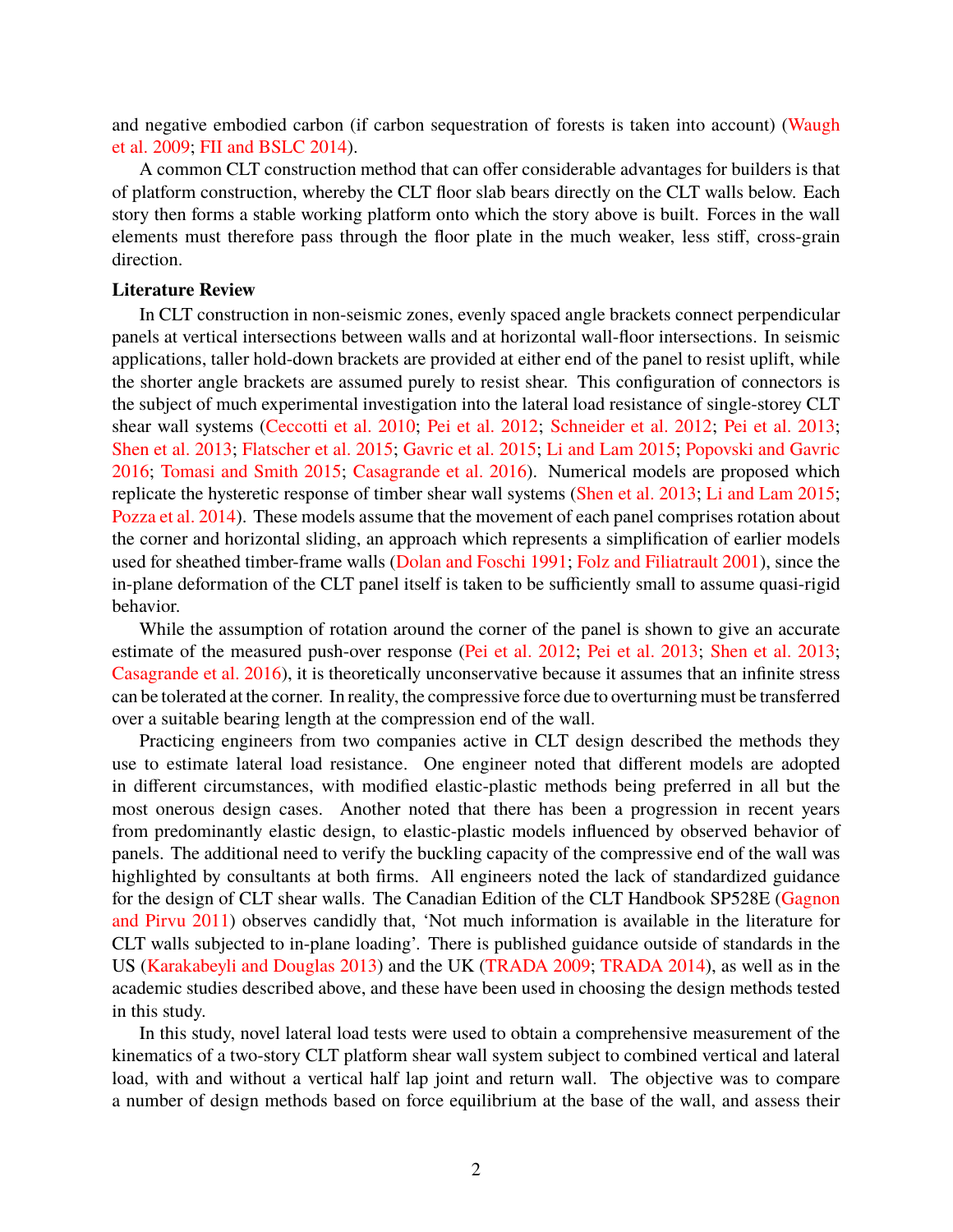accuracy for this particular case.

## **MATERIALS AND METHODS**

#### **General layout and materials**

The thickness and build-up of laminates in the CLT panels were the same in all tests, including individual connections and complete shear walls: an 85 mm thick panel built up of five 17 mm layers. The panels were supplied by Metsä wood (Espoo, Finland) as being from C24 Spruce according to European Norm EN338 [\(2009\)](#page-9-3). Moisture content was measured immediately after testing by the electrical resistance method, and was 10.5% (coefficient of variation (COV) 0.07) for the connection tests, and 8.0% for the panel tests (COV 0.07). The mean density of the CLT panels, adjusted for 12% moisture content, was  $444 \text{ kg m}^{-3}$  (COV 0.02).

Angle-bracket connections (Simpson Strong Tie ®ABR-100, Tamworth, UK) nailed to CLT elements were tested, using proprietary angle brackets and ring-shank nails. A vertical CLT element 460 mm by 200 mm was connected by a single bracket to a horizontal element 770 mm by 200 mm. Rotation of the upper piece was prevented by a prop with a roller bearing.

The properties of the angle brackets are given in European Technical Approval ETA-06/0106 [\(2013\)](#page-10-17). The brackets were fully nailed with  $4.0\times60$  ring-shank nails, with 4 mm diameter and 60 mm length, 10 to the vertical leg and 14 to the horizontal leg. 12 connections were tested according to BS EN 26891 [\(1991\)](#page-9-4). The specimens were also used for a separate study investigating behavior in the serviceability limit state. Before monotonic loading to failure, therefore, they were subjected to 1000 fully-reversed cyclic loads with peak values of 20% and 40% of their characteristic resistance according to ETA-06/0106 [\(2013\)](#page-10-17).

Two-storey high specimens were tested, giving a more realistic ratio of shear to overturning moment on the panels than for a single-story specimen, and allowing for a 'floor' panel between the walls and at the base. Fig. [1](#page-4-0) illustrates the test setup and key dimensions. The precise position of the tension bars along the 2 m length of the wall was determined by the location of the anchor points in the strong floor, and is shown in Fig. [1.](#page-4-0) The measured centroid of the vertical force along the length of the wall was used in the calculations in Table [1.](#page-6-0)

Angle brackets were spaced at 400 mm centers, starting 100 mm from one edge of the wall. Brackets on either side of the wall were staggered by 200 mm. The screwed half lap joint was formed using Simpson Strong Tie®Eurotec 8.0×80 screws, with an inner thread diameter of 6 mm, an outer thread diameter of 8 mm and a length of 80 mm. The screws were spaced at 100 mm, starting 50 mm from the panel edge. The half lap joint was 50 mm wide.

A constant vertical load was applied, spread by a steel channel section across the length of the wall to avoid concentrated force under the two points of application. A load of  $32 \text{kN}$  was used, to represent four lightweight story loads of  $4 \text{ kN m}^{-2}$ , with a 4 m width spanning onto the wall. Steel bars in tension applied the vertical load to the wall in both tests.The load was kept constant by an operator continually adjusting the hydraulic jacks at the base of these bars according to the force measured there.

The complete shear walls were tested initially in repetitive load cycles, with a maximum lateral force of 10 kN, after which the displacement was increased at approximately 5 mm/min. The loading pattern aligned with the intent of BS EN 594 [\(2011\)](#page-9-5), which provides a method to measure lateral stiffness and strength of shear walls.

Digital image correlation was used to make spatially continuous measurement of displacement along the lower edge of the bottom panel of the shear wall specimen. A line approximately 150 mm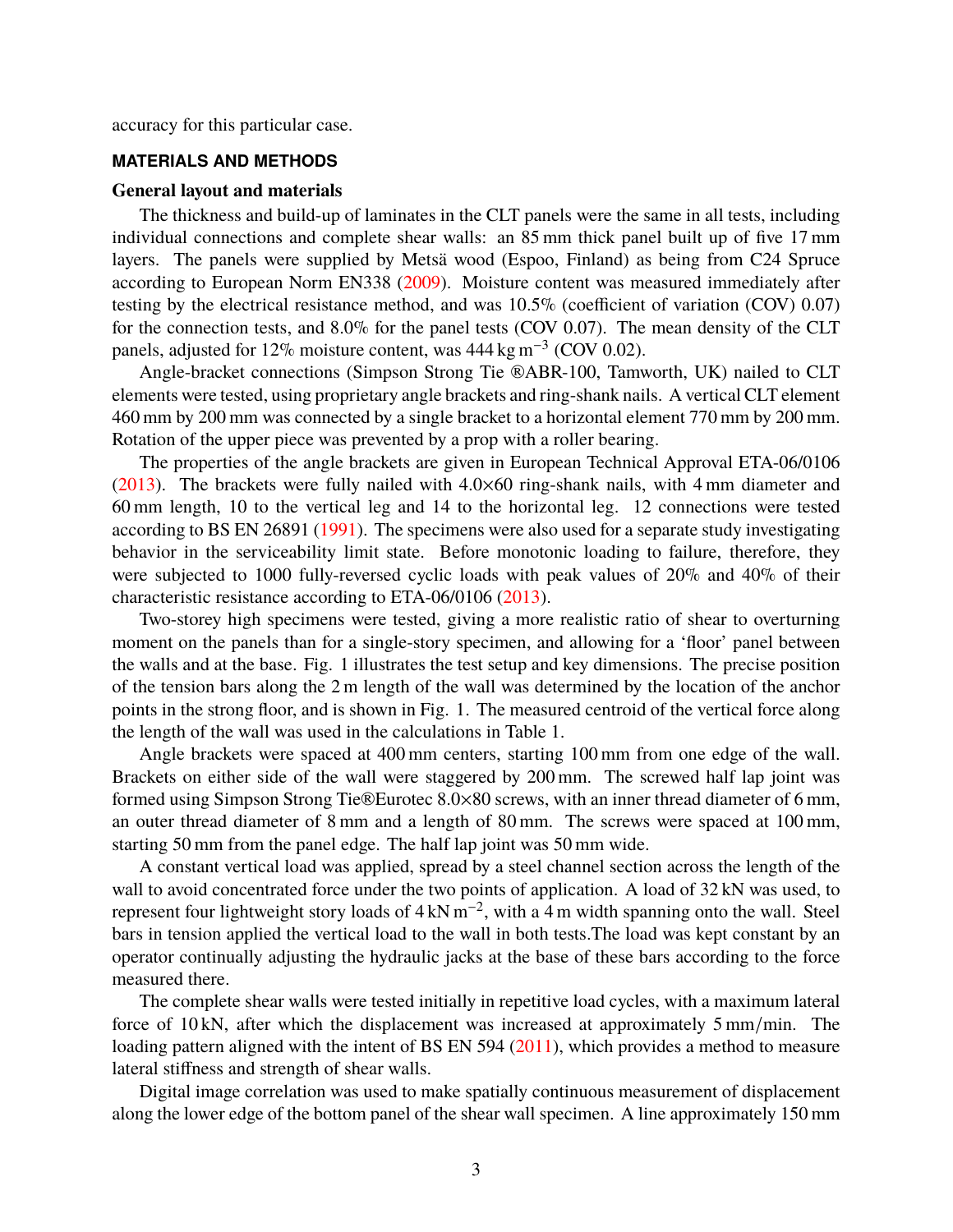

<span id="page-4-0"></span>**FIG. 1. Test setup and dimensions for shear-wall tests - the specimen with half lap joint is shown (dimensions in** mm**)**

above the base of the wall was tracked, above the angle brackets, since their reflective surface was not suitable for digital image correlation. A pattern recognition grid with 50 mm by 50 mm interrogation cells was used.

#### **RESULTS**

## **Predicted behavior**

The resistance to the overturning moment was calculated as the force couple between the bearing of the wall panel on the floor and the hold-down force from the connections. Each method assessed the capacity of the angle brackets to resist uplift and sliding, and the timber in the floor to resist compression. Since there is limited empirical data for combined loading on brackets, each bracket was taken to resist either uplift or sliding. The connection tests gave a peak resistance to uplift ranging from <sup>12</sup>.0 kN to <sup>17</sup>.6 kN, with a mean of <sup>14</sup>.9 kN, and an estimated 5th percentile of <sup>12</sup>.1 kN, and the resistance to sliding was taken from ETA-06/0106 [\(2013\)](#page-10-17). [Serrano and Enquist](#page-10-18) [\(2010\)](#page-10-18) measured a mean compression strength, defined by a 1% strain offset, of <sup>5</sup>.8 MPa for this orientation, for CLT with density  $427 \text{ kg m}^{-3}$  at 10% moisture content, and this compression strength is used to estimate the strength in bearing of the CLT in these tests.

Each method is illustrated in Fig. [2.](#page-5-0) Seismic calculations in the literature [\(Pei et al. 2012;](#page-10-2) [Pei](#page-10-4) [et al. 2013;](#page-10-4) [Shen et al. 2013;](#page-10-5) [Casagrande et al. 2016\)](#page-9-1) include a non-linear characterization of the force-displacement response of each connection. Since this information is unlikely to be available to a practising engineer for each type of connection, the methods here assume either an elastic variation of force in the connections, or that they have reached their yield force.

The first method considered the overturning moment in isolation, with a zone of one third of the wall width in compression, and the connections within the opposite third of the wall width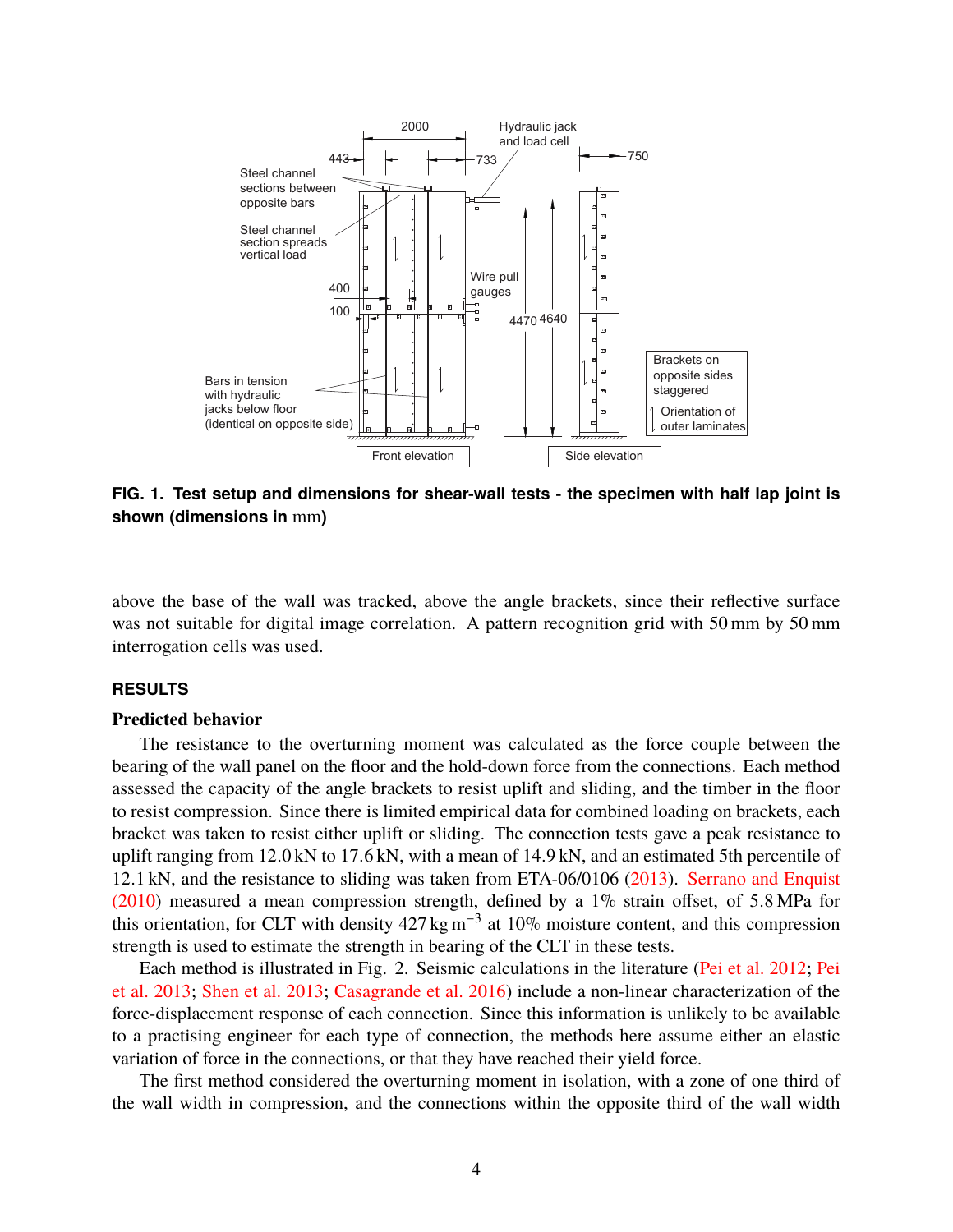

<span id="page-5-0"></span>**FIG. 2. Assumed simplified force balance at base of wall for each case - all connections are assumed to be at their full capacity**

activated to resist uplift.Method 2 used an elastic variation of stress in the connectors, including the effect of the vertical load, as proposed in principle in the US Edition of the CLT Handbook SP-529-E [\(Karakabeyli and Douglas 2013\)](#page-10-14) for wind loading.Method 3 assumed the wall to pivot around a point, as in the calculation of the required hold-down forces in the TRADA guidance and worked example [\(TRADA 2009;](#page-10-15) [TRADA 2014\)](#page-10-16). Method 4 assumed a length of wall in uniform compression so that the compressive stress was equal to the strength of the floor panel, with this length determined by equilibrium with the forces in the connections and the forces applied to the shear wall. In each case, the length of the wall in compression was assumed to be in a fully-plastic state, with the whole length at a stress equal to its full strength.

The overturning resistance *M<sup>u</sup>* for the shear wall system based on methods 1, 3 and 4 is given by Equation [\(1\)](#page-5-1), while method 2 varies the force in the connectors according to their distance from the compression zone edge, as in Equation [\(2\)](#page-5-2).  $F_u$  is the capacity of the connections,  $d_i$  is the distance of connector *i* from the compression edge, *x* is the length of the compression zone, *V* is the vertical load applied to the wall, at  $d<sub>v</sub>$  from the compression edge.

<span id="page-5-1"></span>
$$
M_{u,1,3,4} = \sum_{i} F_u \left( d_i - \frac{x}{2} \right) + V \left( d_v - \frac{x}{2} \right) \tag{1}
$$

<span id="page-5-2"></span>
$$
M_{u,2} = \sum_{i} \left[ F_u \frac{d_i - x}{\max_i (d_i - x)} \right] \left( d_i - \frac{x}{2} \right) + V \left( d_v - \frac{x}{2} \right) \tag{2}
$$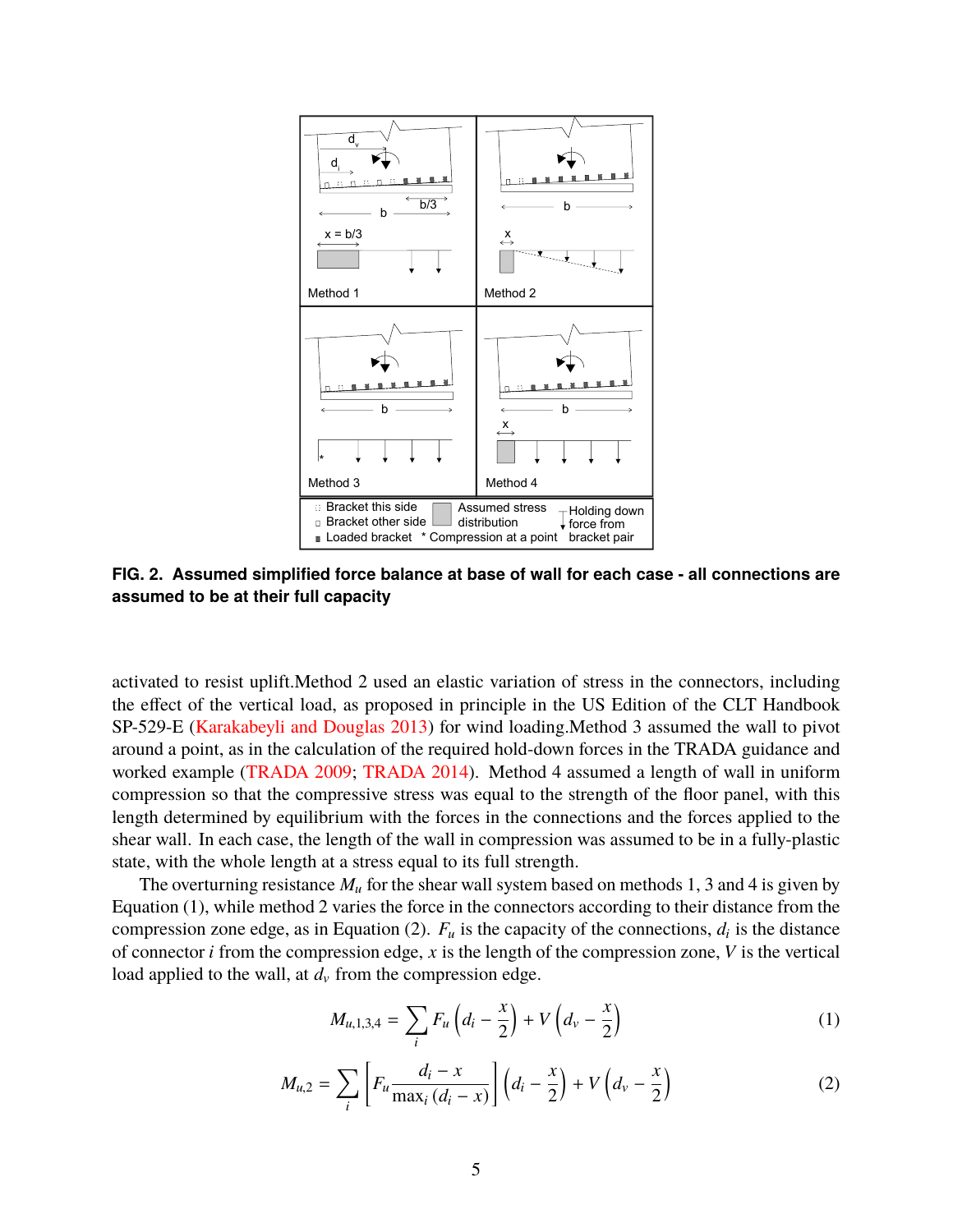<span id="page-6-0"></span>

|                                                                   |                     | Method Compression Zone Connectors Resisting Uplift |  |  |  |
|-------------------------------------------------------------------|---------------------|-----------------------------------------------------|--|--|--|
|                                                                   | (x)                 | (i)                                                 |  |  |  |
|                                                                   |                     | $\frac{2b}{3} < d_i < b$<br>$d_i > x$ <sup>†</sup>  |  |  |  |
| 2                                                                 | to limit $\sigma_c$ |                                                     |  |  |  |
| 3                                                                 |                     | $d_i > x$ <sup>†</sup>                              |  |  |  |
|                                                                   | to limit $\sigma_c$ | $d_i > x^{\dagger}$                                 |  |  |  |
| *.<br>x chosen so that $\sigma_c$ is set to its limiting value    |                     |                                                     |  |  |  |
| $\ddagger$ any connectors required to resist sliding are evoluded |                     |                                                     |  |  |  |

**TABLE 1. Dimensions for force balance according to each design method**

† any connectors required to resist sliding are excluded

Symbols used are as in Equations [\(1\)](#page-5-1) to [\(5\)](#page-6-1) and Fig. [2](#page-5-0)

The sliding resistance of the wall system  $S_u$  is given by Equation [\(3\)](#page-6-2), where  $F_s$  is the sliding resistance of the connector. Connectors *i* are assumed to resist only uplift, and connectors *j* are assumed to resist only sliding, thus avoiding the design of connectors for combined uplift and sliding, for which there is limited experimental data and no current design guidance.  $\mu$  is the coefficient of friction assumed for the interface between wall and floor, taken to be 0.2 in this case.

<span id="page-6-2"></span>
$$
S_{u,1,3,4} = \sum_{j} F_s + \mu \left( \sum_{i} F_u + V \right)
$$
 (3)

The compressive stress was calculated by Equation [\(4\)](#page-6-3) for methods 1, 3 and 4, and by Equation [\(5\)](#page-6-1) for method 2. Table [1](#page-6-0) shows how the compression zone *x* and the connectors *i* contributing to uplift resistance are chosen in each method. w is the width of the wall.

<span id="page-6-3"></span>
$$
\sigma_c = \frac{V + \sum_i F_u}{xw} \tag{4}
$$

<span id="page-6-1"></span>
$$
\sigma_c = \frac{V + \sum_i F_u \frac{d_i - x}{\max_i (d_i - x)}}{xw} \tag{5}
$$

#### **Shear-wall tests**

The results of the tests on both shear wall systems are shown in Fig. [3.](#page-7-0) The initial stiffness was higher for the jointed panel with return wall. Both tests were stopped because excessive deflection at the loading point meant that the loading jack would have lost contact with the load cell attached to the panel, and at this point, both tests had reached a load approximately equal to the load predicted by method 3, and in the jointed panel with return wall a similar load was predicted by method 4. The load cell used to measure the applied lateral force was seen to be damaged due to off-centre loading near the end of the single panel test, at approximately 80 mm displacement, and was replaced. This was not, however, considered to affect the load measurements shown in Fig. [3](#page-7-0) before that displacement, and so does not affect the conclusions in this study. Measurements after the point of damage are shown in grey.

An alternative measure of the strength of the wall system is the offset yield point used, for example, to describe timber connections [\(ASTM 2002\)](#page-9-6). An offset equal to the height of the displacement measurement divided by 300, or 14.9mm, was used to correspond to a residual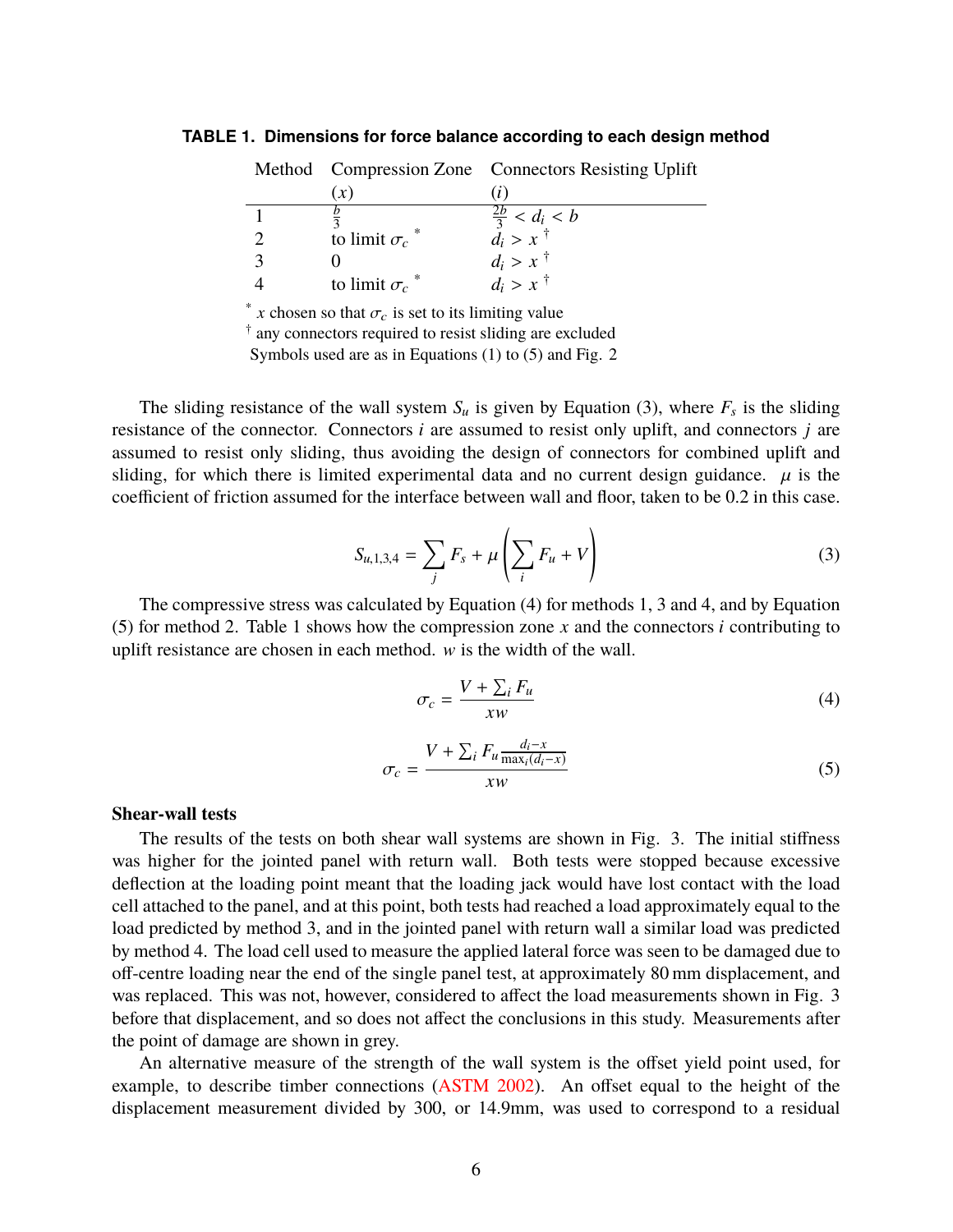

<span id="page-7-0"></span>**FIG. 3. Force-displacement diagrams for the static lateral load tests on the shear wall system for the full-panel specimen, and for the jointed panel specimen with return wall - the numbered lines 1 to 4 represent the predicted peak load according to the four methods**



<span id="page-7-1"></span>**FIG. 4. Vertical displacement along the lower edge of the lower panel of the shear wall for each specimen, in** 5 kN **increments of lateral load up to** 35 kN **- the extrapolated lines cover the area obstructed in the digital images**

displacement in the range of permitted drift for serviceability of multi-story buildings [\(BSI 2005\)](#page-9-7). This 'offset strength' is <sup>24</sup>.1 kN for the panel without return wall, and <sup>25</sup>.6 kN for the panel with half lap and return wall. These values may be considered more useful for design than the maximum load, since they do not rely on the substantial secondary 'hardening' behavior observed after a reduction from the initial elastic stiffness. This offset yield point falls close to the elastic limit calculated by method 2.

Digital image correlation showed the movement of the lower wall panel in both the ultimate load tests. It tracked the movement of the lower edge of the panel through a series of images taken at steps of 5 kN in the lateral load, shown in Fig. [4](#page-7-1) for each specimen.

The position of the contact zone edge moves towards the compression edge as the load is increased. The location of the contact zone edge for the single-panel test ranges from <sup>0</sup>.77 m from the edge of the panel at 5 kN lateral force, to <sup>0</sup>.34 m at 35 kN. The contact zone edge in the shear wall with both the half lap and return wall is closer to the compression edge of the wall, ranging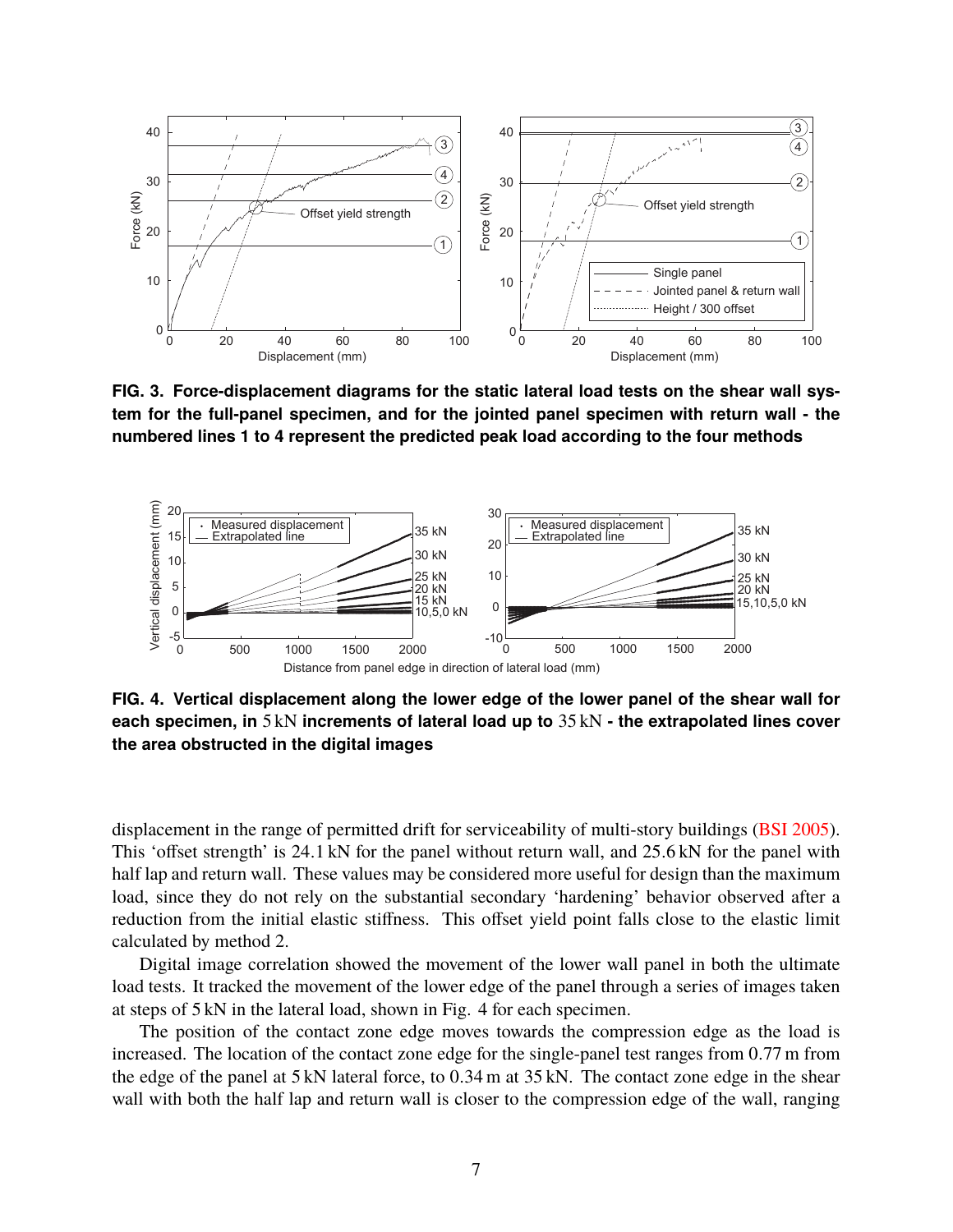

<span id="page-8-0"></span>**FIG. 5. The deformed shape for an applied lateral load of** 35 kN**, exaggerated by a factor of ten - the exaggeration of the displacement leads to slight distortion of the panels**

from <sup>0</sup>.46 m at 5 kN to <sup>0</sup>.16 m at 35 kN. Irreversible embedment in this area will contribute to the residual displacements observed after unloading in both tests - there was a residual horizontal displacement at the top of the wall of <sup>36</sup>.3 mm for the single panel and <sup>21</sup>.5 mm for the panel with the half lap connection.

By combining the displacements measured by digital image correlation with those measured by the linear displacement transducers, a deformed shape was calculated and is shown in Fig. [5.](#page-8-0) Displacements at points which were not measured were calculated assuming rigid body rotation and translation of each panel in plane, an assumption justified by the results of the digital image correlation measurements along the base of the panel. The image shows that the central floor panel in the system with the half lap joint has flexed and crushed out of plane to fit with the rotation of the four wall panels.

#### **DISCUSSION**

These tests built up a full picture of how the shear wall system moves under load to feed into an assessment of how it resists the loads applied to it. Method 3, which assumes the lower wall to pivot around its extreme edge, gives a predicted load capacity closest to the peak loads measured, and for the test with the return wall, the predicted load exceeded the peak observed load by approximately 3%. The measurements of the length of the contact zone in compression at the base of the lower wall, however, correlate well with force distribution method 4, so it is not readily clear why the predicted load based on method 4 was exceeded by approximately 20% in the single panel tests. A possible explanation for a discrepancy between the tests on individual connections and the single panel tests was the different cyclic loads applied to them: more cycles, at a higher percentage of the eventual failure load, were applied to the connectors, and this may have reduced the maximum load resistance in the connection tests.It is considered that the residual stiffness in the nails could be sufficient to explain the continued increase in load at the end of the test, and it therefore appears that the maximum load for each of the specimens was not reached.

### **CONCLUSION**

This study has brought out new knowledge of the deformation and load resistance of a common structural system using CLT: that of platform construction. The measured deformations of the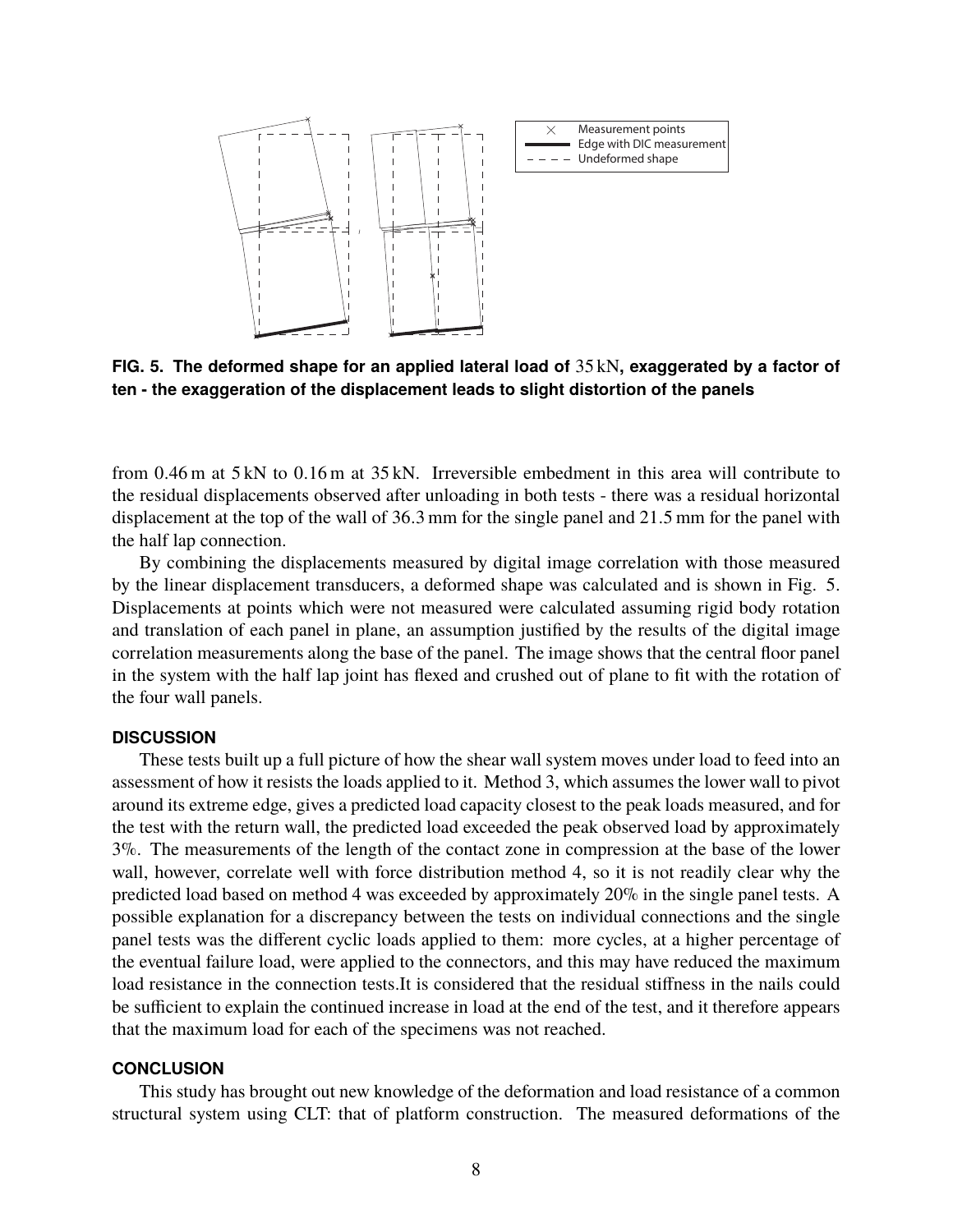two-storey shear wall systems showed that, under ultimate loading, the movement of the complete shear wall was dominated by rigid-body movement of the panels, and that the screwed half lap joint was effective in allowing the two panels to act compositely.

Some of the simple design calculation methods currently used by structural engineers substantially underestimated the peak load resistance of this system. The most accurate design method for the maximum load resisted by this wall system assumes the panel to rotate about the compression edge of the wall (Method 3). However, this method requires the unrealistic assumption that the compression is transferred at a point.

The measured length of contact along the base of the wall tended towards that predicted by an equilibrium condition with a fully plastic zone in the timber loaded perpendicular to grain, and fully plastic forces in all connections (Method 4).

Method 4 is, therefore, considered to best capture the system behavior near the maximum resistance, however the maximum resistance in these tests was associated with excessive deformations. For this reason an offset yield criterion for design was proposed. Method 2, based on equilibrium of a rectangular compression stress block and linear elastic distribution of connector forces, limited by yield of the first exterior connector at the base of the wall, lay close to this offset yield strength for this system.

## **ACKNOWLEDGMENTS**

The authors express their gratitude to Chris Yapp and the other technicians at the BRE Structures Laboratory for their contribution to the experimental design and carrying out the tests. The experimental part of this work was funded by a BRE Trust grant, and the investigation of design methods was carried out under a Leverhulme Trust Programme Grant and EPSRC grant EP/M01679X/1. The authors are also grateful to Simpson Strong Tie®for providing angle brackets and nails free of charge.

## **REFERENCES**

- <span id="page-9-6"></span>ASTM (2002). "ASTM D5764 Standard Test Method for Evaluating Dowel-Bearing Strength of Wood and Wood-." , ASTM.
- <span id="page-9-4"></span>BSI (1991). "BS EN 26891:1991 Timber structures. Joints made with mechanical fasteners. General principles for the determination of strength and deformation characteristics." , BSI.
- <span id="page-9-7"></span>BSI (2005). "NA to BS EN 1993-1-1 UK National Annex to Eurocode 3: Design of steel structures Part 1-1: General rules and rules for buildings." , BSI.
- <span id="page-9-3"></span>BSI (2009). "BS EN 338: 2009 Structural timber. Strength classes." , BSI.
- <span id="page-9-5"></span>BSI (2011). "BS EN 594:2011 Timber structures. Test methods. Racking strength and stiffness of timber frame wall panels." , BSI.
- <span id="page-9-1"></span>Casagrande, D., Rossi, S., Sartori, T., and Tomasi, R. (2016). "Proposal of an analytical procedure and a simplified numerical model for elastic response of single-storey timber shear-walls." *Construction and Building Materials*, 102, 1101–1112.
- <span id="page-9-0"></span>Ceccotti, A., Sandhaas, C., and Yasumura, M. (2010). "Seismic Behaviour of Multistory Crosslaminated Timber Buildings." *International Convention of Society of Wood Science and Technology and United Nations Economic Commission for Europe Timber Committee*, United Nations, Geneva, Switzerland (October).
- <span id="page-9-2"></span>Dolan, J. D. and Foschi, R. O. (1991). "Structural Analysis Model for Static Loads on Timber Shear Walls." *Journal of Structural Engineering*, 117(3), 851–861.